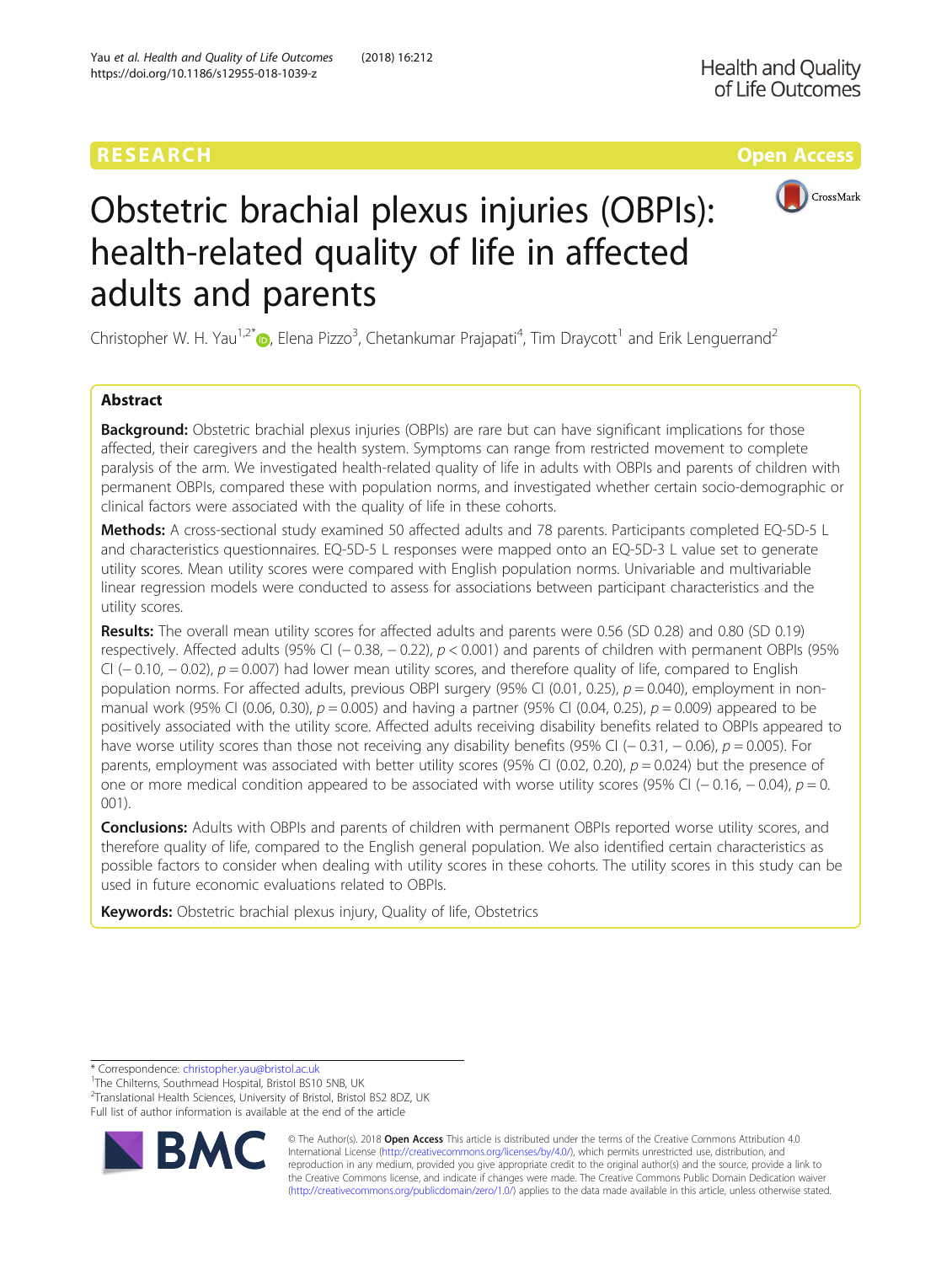# Background

Obstetric brachial plexus injuries (OBPIs) are rare [[1,](#page-7-0) [2](#page-7-0)] but can have significant implications for those affected  $[3]$  $[3]$ , their caregivers  $[4]$  $[4]$  and the wider health system  $[5]$  $[5]$ . These injuries – sometimes referred to as Erb's palsies – can occur as a result of the mismanagement of an obstetric emergency: shoulder dystocia; where the baby's head is delivered but its anterior shoulder is impacted against the mother's pelvic bone [\[6](#page-7-0)]. Inappropriate management of this emergency can lead to damage to the brachial plexus, a collection of nerves on either side of the neck which are responsible for sensation and movement of the arm [[7\]](#page-7-0). Symptoms can range from restricted movement in the shoulder, elbow and wrist, to complete paralysis of the arm  $[1, 3]$  $[1, 3]$  $[1, 3]$  $[1, 3]$ . They can also be transient or permanent (lasting for longer than 12 months after birth) [\[1](#page-7-0), [8\]](#page-7-0). In England (2000 to 2010), litigation costs associated with shoulder dystocia and OBPIs amounted to over £103 million  $[5]$  $[5]$ . This is money that could otherwise have been spent on frontline patient care.

These potentially life-changing injuries warrant investigation into how they affect the quality of life of both sufferers and their caregivers using formal quality of life utility scores. In this context, utility is used to describe the preferences of individuals for a particular set of health outcomes and is way of valuing different health characteristics on a single scale [\[9](#page-7-0), [10](#page-7-0)]. To date, the only quality of life utility scores related to OBPIs have been assigned at a distance, by healthcare professionals from outside the specialties involved in OBPIs [\[11](#page-7-0)]. There has been no direct assessment of the impact of OBPIs on individuals and although there is a growing body of research investigating the effects of OBPIs on families and caregivers [\[4,](#page-7-0) [12,](#page-7-0) [13](#page-7-0)], it has never been expressed using utility scores.

We used a generic, preference-based health status instrument (EQ-5D-5 L) to determine the quality of life utility scores of affected adults and parents of children with permanent OBPIs. The utility scores of these cohorts were compared with population norms. We also investigated whether certain socio-demographic or clinical factors were associated with the utility value.

# Methods

# Participants

Affected adults  $(≥18$  years old) and parents of children with permanent OBPIs (lasting for 12 months or more after birth) were recruited through, and in collaboration with, the Erb's Palsy Group (UK charity) [[14\]](#page-7-0). The Erb's Palsy Group recruited participants and advertised the study on their website and social media pages. Participants were also recruited at an annual Erb's Palsy Group event.

All participants were asked to complete an EQ-5D-5 L questionnaire [\[15](#page-7-0)] as well as a characteristics questionnaire by telephone or post. The EQ-5D -5 L questionnaire is a generic, preference-based instrument assessing health over five dimensions: mobility, self-care, usual activities, pain/discomfort and anxiety/depression. Within each health dimension, there are five levels of functionality: no problems, slight problems, moderate problems, severe problems or extreme problems/unable to function [[15\]](#page-7-0). The 5 L version was chosen over the 3 L version (with only 3 levels for each health dimension) as it has been developed to try and improve the instrument's sensitivity in detecting small changes in health [\[15](#page-7-0)]. The characteristics questionnaire included socio-demographic information and clinical details. The characteristics questionnaire for the parents also included questions regarding the child that was being cared for. A non-medical administrator, separate from the Erb's Palsy Group, contacted participants who wished to complete the questionnaires by telephone.

A total of 50 affected adults were initially recruited for this study. Two participants were excluded as they had incomplete EQ-5D-5 L scores, leaving a total of 48 affected adults for calculating the utility scores. A further 6 adults (13%) were then excluded as their questionnaires contained missing data, leaving 42 participants for the subsequent analyses. All of the affected adult characteristics are summarised in Table [1.](#page-2-0)

Overall, 78 parents were initially recruited for this study. One participant with an incomplete EQ-5D-5 L score was excluded, leaving 77 parents for calculating the utility scores. A further 8 parents (10%) were then excluded as their questionnaires contained missing data, leaving 69 parents for the remaining analyses. The characteristics for the parents and the children they looked after are summarised in Tables [2](#page-2-0) and [3](#page-3-0).

#### Utility scores

The responses from the EQ-5D-5 L questionnaires were mapped onto an EQ-5D-3 L value set  $[16]$  to generate utility scores. This has been recommended by the National Institute for Health and Care Excellence (NICE) in England [\[17](#page-7-0), [18\]](#page-7-0). This mapping was performed using the *eq5dmap* command in Stata  $[19]$  $[19]$ . Mean utility scores for affected adults and parents of children with OBPIs were compared with population norms from the 2008 Health Survey for England [[20\]](#page-7-0) using Welch's two-sample t-test.

# Associations between utility score and participant characteristics

The investigations were conducted separately for affected adults and parents, using the same strategy, which is described below. Univariable and multivariable linear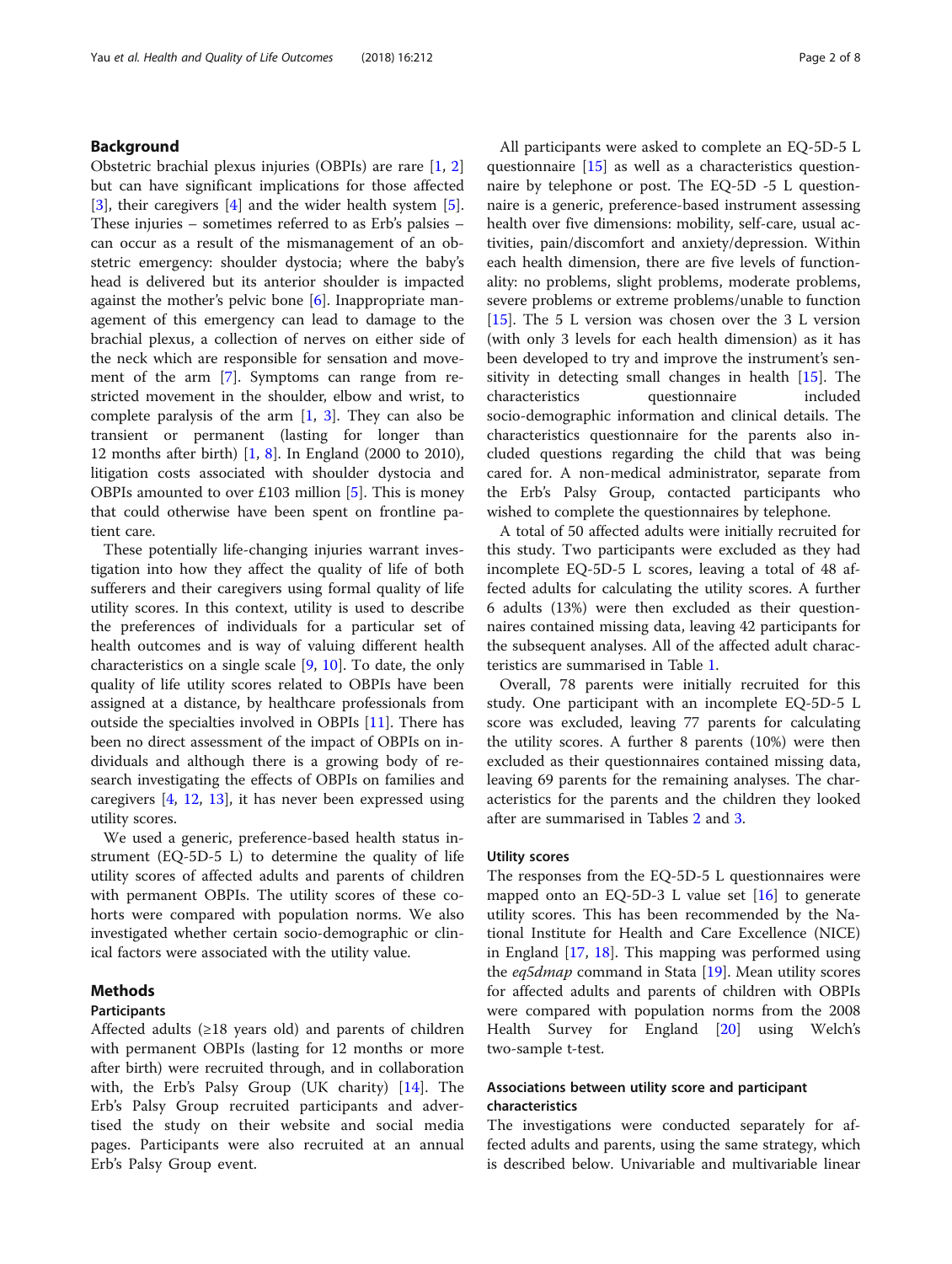<span id="page-2-0"></span>Table 1 Affected adult characteristics

| Characteristics                                                                    | Total $(n = 50)$ |
|------------------------------------------------------------------------------------|------------------|
| Affected adults                                                                    | n (%)            |
| Age (years) <sup>a</sup>                                                           | 28 (24, 46)      |
| Age subcategories (years)                                                          |                  |
| $\leq 24$                                                                          | 18 (36)          |
| $25 - 39$                                                                          | 14 (28)          |
| $40 - 54$                                                                          | 6 (12)           |
| $\geq 55$                                                                          | 12 (24)          |
| Gender                                                                             |                  |
| Male                                                                               | 14 (28)          |
| Female                                                                             | 36 (72)          |
| Marital status                                                                     |                  |
| No partner                                                                         | 33 (66)          |
| With partner                                                                       | 17 (34)          |
| Education status                                                                   |                  |
| Secondary school/ college                                                          | 20 (40)          |
| Higher education                                                                   | 29 (58)          |
| Missing data                                                                       | 1(2)             |
| Employment status                                                                  |                  |
| Manual work                                                                        | 6 (12)           |
| Non-manual work                                                                    | 18 (36)          |
| Not working                                                                        | 22 (44)          |
| Missing data                                                                       | 4(8)             |
| Disability benefits                                                                |                  |
| Receives benefits related to OBPIs                                                 | 19 (38)          |
| Receives non-related benefits                                                      | 1(2)             |
| Receives no benefits                                                               | 29 (58)          |
| Missing data                                                                       | 1(2)             |
| Handedness                                                                         |                  |
| Left                                                                               | 19 (38)          |
| Right                                                                              | 31 (62)          |
| Injury site                                                                        |                  |
| Left                                                                               | 26 (52)          |
| Right                                                                              | 23 (46)          |
| Both left and right                                                                | 1(2)             |
| Previous OBPI surgery                                                              |                  |
| Yes                                                                                | 32 (64)          |
| No.                                                                                | 18 (36)          |
| Narakas (severity score)                                                           |                  |
| Know Narakas score                                                                 | 12 (24)          |
| Don't know Narakas score                                                           | 36 (72)          |
| Missing data                                                                       | 2(4)             |
| Has $\geq$ 1 medical condition                                                     | 33 (66)          |
| <sup>a</sup> Median, 25th, and 75th centiles presented as the distribution for age |                  |

was skewed

Table 2 Parent characteristics

| Characteristics                | Total $(n = 78)$ |
|--------------------------------|------------------|
| Parent                         | n(%)             |
| Age (years) <sup>a</sup>       | 40 (8)           |
| Age subcategories (years)      |                  |
| $\leq 35$                      | 24 (31)          |
| $36 - 45$                      | 35(45)           |
| $\geq 46$                      | 19 (24)          |
| Gender                         |                  |
| Male                           | 6(8)             |
| Female                         | 72 (92)          |
| Relationship to child          |                  |
| Father                         | 6(8)             |
| Mother                         | 72 (92)          |
| Marital status                 |                  |
| No partner                     | 19 (24)          |
| With partner                   | 58 (74)          |
| Missing                        | 1(1)             |
| <b>Education status</b>        |                  |
| Secondary school/ college      | 41 (53)          |
| Higher education               | 33 (42)          |
| Missing                        | 4(5)             |
| Employment status              |                  |
| Working                        | 64 (82)          |
| Not working                    | 13 (17)          |
| Missing                        | 1(1)             |
| Has $\geq$ 1 medical condition | 45 (58)          |

<sup>a</sup>Mean and standard deviation presented as parent age had a

normal distribution

regressions were conducted to assess for associations between participant characteristics and the utility scores. Robust standard errors (using Huber-White sandwich estimator) were used for all the regressions. The strength of evidence against the null hypothesis (that there is no association between the variable and the utility score) was indexed by the p-value derived from the regressions, with increasing evidence against the null hypothesis with decreasing  $p$ -values [[21\]](#page-7-0). Variables with weak to strong evidence of association (p-value  $\leq 0.10$ ) with the utility score in the univariable analyses were considered for inclusion in the initial multivariable linear regression models. The following characteristics were also included in the initial multivariable regression model, regardless of their strength of association in the univariable analyses:

- Age (for affected adults and parents)
- Gender (for affected adults and parents)
- Marital status (for affected adults and parents)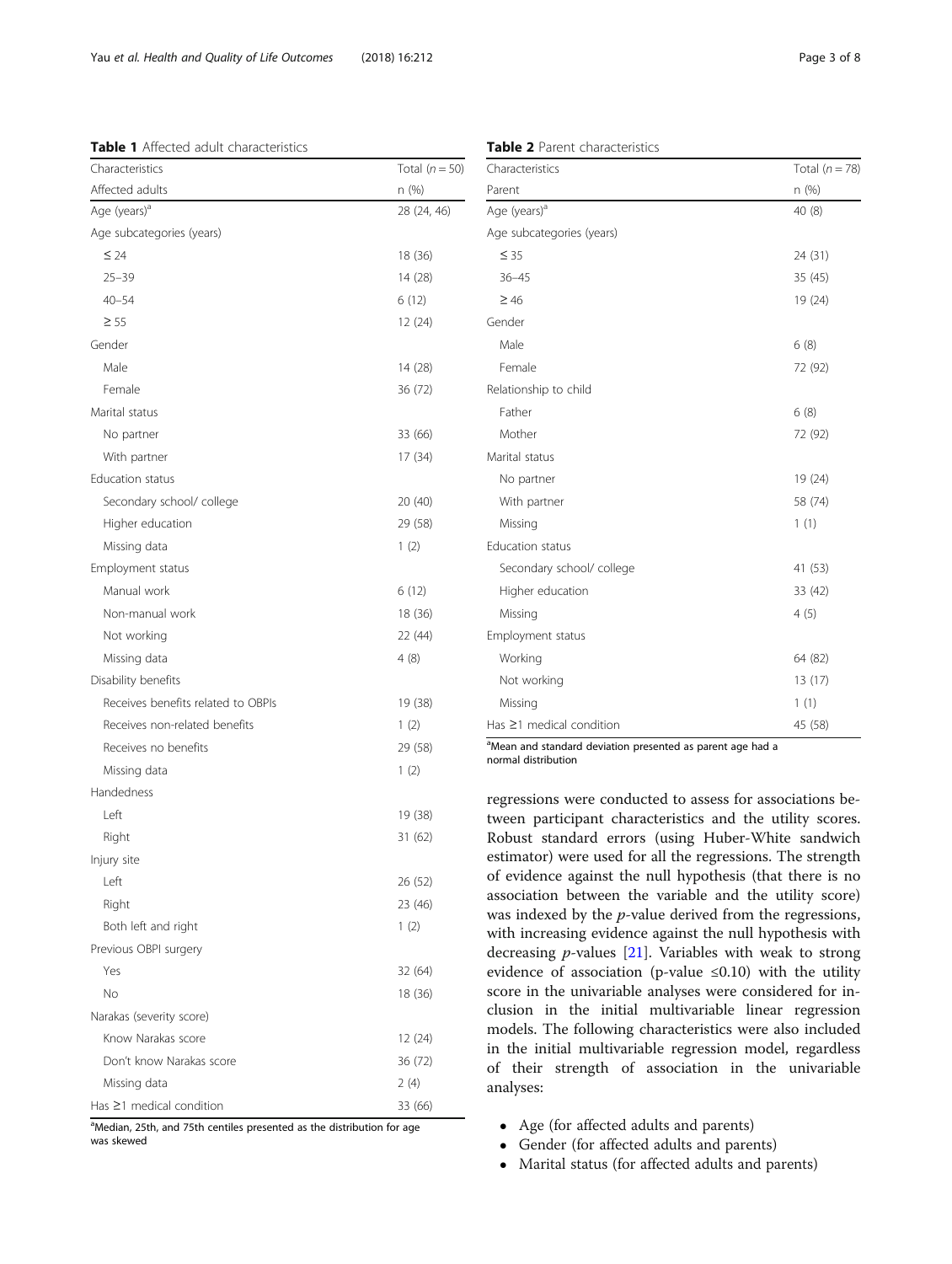<span id="page-3-0"></span>Table 3 Child characteristics

| Characteristics                | Total $(n = 78)$ |
|--------------------------------|------------------|
| Child                          | n (%)            |
| Age (years) <sup>a</sup>       | 8(2,13)          |
| Age subcategories (years)      |                  |
| 1                              | 10(13)           |
| $2 - 5$                        | 25 (32)          |
| $6 - 12$                       | 22 (28)          |
| $13 - 17$                      | 21(27)           |
| Gender                         |                  |
| Male                           | 35(45)           |
| Female                         | 43 (55)          |
| <b>Education status</b>        |                  |
| Too young for school           | 28 (36)          |
| Primary school                 | 19 (24)          |
| Secondary school/college       | 30(38)           |
| Missing                        | 1(1)             |
| Narakas (severity score)       |                  |
| Know Narakas score             | 30(38)           |
| Don't know Narakas score       | 46 (59)          |
| Missing                        | 2(3)             |
| Previous OBPI surgery          |                  |
| Yes                            | 55 (71)          |
| No                             | 23 (29)          |
| Has $\geq$ 1 medical condition |                  |
| Yes                            | 33 (42)          |
| No                             | 44 (56)          |
| Missing                        | 1(1)             |

<sup>a</sup>Median, 25th, and 75th centiles presented as the distribution for age was skewed

- Employment status (for affected adults and parents)
- Education status (for affected adults and parents)
- Presence of one or more medical condition (for affected adults and parents)
- Child age (for parents)
- Presence of one or more child medical condition (for parents)

Age, gender, marital status, employment status and education status have previously been demonstrated to influence perceptions of health  $[22-24]$  $[22-24]$  $[22-24]$ . The presence of medical comorbidities was also deemed to be an important characteristic to include in the initial multivariable models.

Previous OBPI surgery was chosen as a variable of interest because it is a proxy for the severity of the condition; more severe injuries are more likely to require surgery. Previous OBPI surgery was forced into the multivariable models for the affected adults and the parents.

Originally, the Narakas score (a classification system for OBPIs) [[3\]](#page-7-0) was selected, a priori, as an important characteristic for investigation. However, a high proportion of participants did not know their Narakas score (72% adults and 59% parents), and therefore it was not possible to perform any meaningful analyses with this characteristic.

The influence of each characteristic on the initial multivariable regression models was investigated. Variables were retained in the final multivariable models if their p-value was  $\leq 0.05$  (Wald test) and/or if their removal impacted the effect size of the other parameters by > 30%. Influential observations in the final models were identified using Cook's distance and removed. In the final multivariable model, p-values around 0.05 were assumed to represent weak evidence against the null hypothesis and p-values < 0.001 as strong evidence [\[21\]](#page-7-0).

Stata version 14.2 (StataCorp, Texas, USA) and Microsoft<sup>®</sup> Excel for Mac were used to perform the analyses. The University of Bristol Faculty of Health Sciences Research Ethics Committee approved this study (39641 and 39681). We obtained informed consent (written or e-mail) from all participants.

# Results

#### Utility score (Table [4](#page-4-0))

The overall mean utility score for affected adults was 0.56 (SD 0.28). The mean utility scores for males and females were 0.64 (SD 0.21) and 0.53 (SD 0.30) respectively. When compared with the general population, affected adults had worse utility scores (and therefore quality of life) (95% CI (−0.38, −0.22),  $p < 0.001$ ). This remained the case when comparing by male (95% CI (− 0.37,  $-$  0.11),  $p = 0.001$  and female (95%CI ( $-$  0.42,  $-$ 0.22),  $p < 0.001$ ) subcategories.

The overall mean utility score for parents of children with permanent OBPIs was 0.80 (SD 0.19), which was lower than the population norm (95% CI ( $-0.10$ ,  $-0.02$ ),  $p = 0.007$ , also suggesting poorer quality of life compared to the general population. The mean utility score for fathers was 0.89 (SD 0.15) but there was no evidence of a difference compared to the general male population (95% CI (− 0.15, 0.17),  $p = 0.877$ ). For mothers, the utility was 0.79 (SD 0.19) suggesting that mothers had worse utility scores (and therefore quality of life) compared to the general female population (95% CI (− 0.11, − 0.01),  $p = 0.010$ ).

# Associations between the utility score and participant characteristics (Table [5](#page-4-0))

Previous OBPI surgery was not associated with the affected adult utility score in the univariable regression model (95% CI (− 0.21, 0.09),  $p = 0.411$ ). Details of the affected adult univariable regression analyses can be found in Additional file [1](#page-6-0). Employment status, marital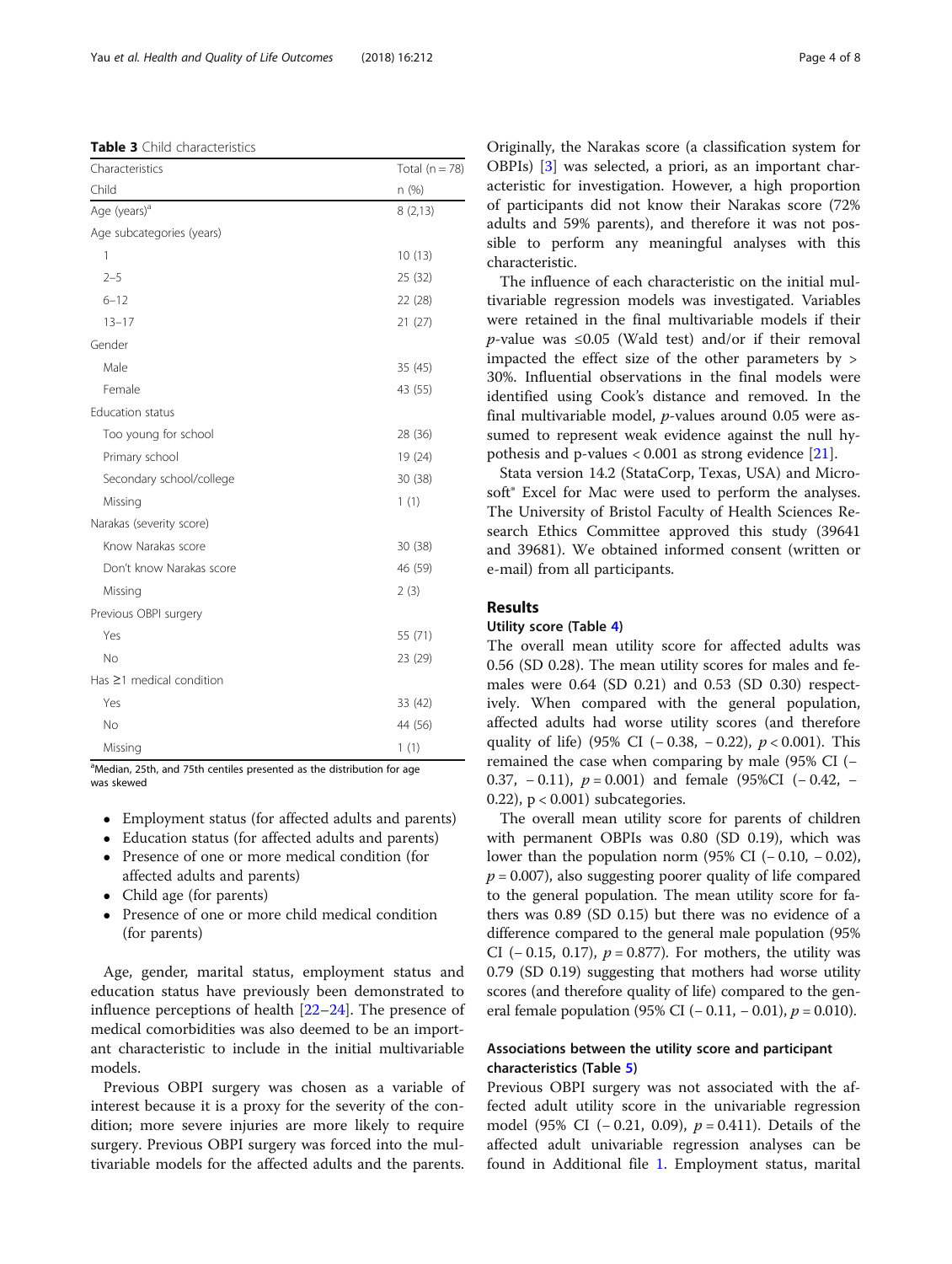<span id="page-4-0"></span>Table 4 Mean utility scores

|         | General population norm <sup>a</sup> |           | Affected adult utility score ( $n = 48$ ) |           |                   |                    | Parent utility score $(n = 77)$ |      |           |                   |                |                 |
|---------|--------------------------------------|-----------|-------------------------------------------|-----------|-------------------|--------------------|---------------------------------|------|-----------|-------------------|----------------|-----------------|
|         | Mean                                 | <b>SD</b> | Mean                                      | <b>SD</b> | <b>Difference</b> | 95% CI             | <i>p</i> -value                 | Mean | <b>SD</b> | <b>Difference</b> | 95% CI         | <i>p</i> -value |
| Overall | 0.86                                 | 0.24      | 0.56                                      | 0.28      | $-0.30$           | $-0.38$<br>$-0.22$ | < 0.001                         | 0.80 | 0.19      | $-0.06$           | $-0.10, -0.02$ | 0.007           |
| Male    | 0.88                                 | 0.16      | 0.64                                      | 0.21      | $-0.24$           | $-0.37$<br>$-0.11$ | 0.001                           | 0.89 | 0.15      | 0.01              | $-0.15.017$    | 0.877           |
| Female  | 0.85                                 | 0.18      | 0.53                                      | 0.30      | $-0.32$           | $-0.42$<br>$-0.22$ | < 0.001                         | 0.79 | 0.19      | $-0.06$           | $-0.11 - 0.01$ | 0.010           |

<sup>a</sup>Obtained and calculated from 2008 Health Survey for England [\[18\]](#page-7-0)

status, previous OBPI surgery and disability benefits status were all included in the final multivariable model for adults with OBPIs. The backward elimination steps used to determine this final model are presented in Additional file [2](#page-6-0). Three influential observations were removed from the final model. There was some evidence that adults with previous OBPI surgery had better utility scores than those who had no surgery after adjusting for the other variables in the final model (95% CI (0.01, 0.25),  $p =$ 0.040). Affected adults in non-manual jobs also appeared to have better utility scores than those without employment after adjusting for previous OBPI surgery, marital status and disability benefits status (95% CI (0.06, 0.30),  $p = 0.005$ ). There was no evidence of any difference in utility scores between affected adults in manual work and those without employment (95% CI ( $-$  0.14, 0.17), p = 0.835). Affected adults with a partner also had better utility scores than those without partners after accounting for the other variables in the model (95% CI (0.04, 0.25),  $p = 0.009$ . In contrast, affected adults receiving disability benefits related to their injury had worse utility scores and therefore quality of life compared to those receiving no disability benefits (95% CI ( $-0.31$ ,  $-0.06$ ), p  $= 0.005$ ).

As before, previous OBPI surgery for the child was not associated with the parent utility score in the univariable regression model (95% CI (− 0.14, 0.02),  $p = 0.116$ ). Details of the parent/child univariable regression analyses

| Table 5 Final multivariable models |
|------------------------------------|
|------------------------------------|

can be found in Additional files [3](#page-6-0) and [4](#page-6-0). Previous OBPI surgery for the child, parental employment status and having one or more medical condition (for the parent) were included in the final multivariable model for the parents. The backward elimination steps used to determine this final model are presented in Additional file [5](#page-6-0). Six influential observations were removed from the final model. Previous OBPI surgery for the child was not associated with the parent utility score (95% CI (− 0.06, 0.05),  $p = 0.869$ . Parents who worked appeared to have better utility scores compared to those without employment, after adjusting for the other variables in the final model (95% CI (0.02, 0.20),  $p = 0.024$ ). In contrast, parents with one or more medical condition had worse utility scores than those who reported no health problems, after accounting for the other variables (95% CI (− 0.16,  $-0.04$ ,  $p = 0.001$ ).

#### Additional analyses (Additional file [6](#page-6-0))

The influential observations were re-instated and the final multivariable models were rerun. Interestingly, previous OBPI surgery was no longer associated with the affected adult utility score after the inclusion of the three influential observations (95% CI (− 0.07, 0.22),  $p = 0.281$ ). The inferences for the other variables in the final affected adult multivariable model remained the same. In the final parent multivariable model including influential observations  $(n = 6)$ , parental working status was no

| Coefficient | 95% CI                                                                  | $p$ -value |
|-------------|-------------------------------------------------------------------------|------------|
|             |                                                                         |            |
|             |                                                                         |            |
|             | 0.01, 0.25                                                              | 0.040      |
|             | $-0.14.0.17$                                                            | 0.835      |
|             | 0.06.030                                                                | 0.005      |
|             | $-0.31 - 0.06$                                                          | 0.005      |
|             | 0.04.0.25                                                               | 0.009      |
|             |                                                                         |            |
|             | $-0.06, 0.05$                                                           | 0.869      |
|             | 0.02.0.20                                                               | 0.024      |
|             | $-0.16. -0.04$                                                          | 0.001      |
|             | 0.13<br>0.02<br>0.18<br>$-0.18$<br>0.14<br>$-0.0050$<br>0.11<br>$-0.10$ |            |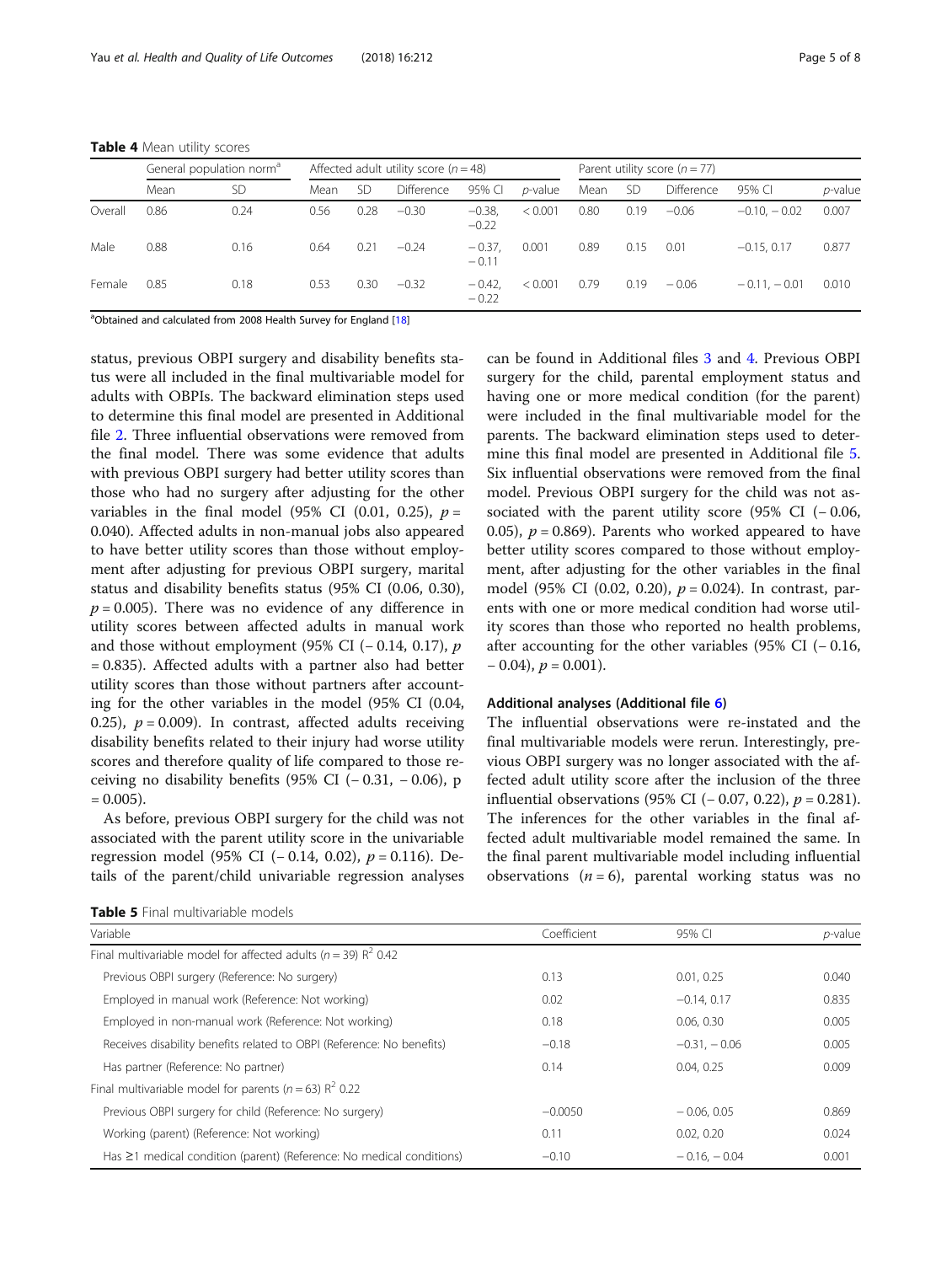longer associated with the parent utility score (95% CI  $(-0.10, 0.31), p = 0.320$  but the inferences for the other variables were unchanged. The presence of missing data from 4 (8%) adult participants and 1 (1%) parent did not impact on the conclusions drawn from the final multivariable models.

#### **Discussion**

Both adults with OBPIs and parents of children with permanent OBPIs had worse utility scores, and therefore quality of life, compared to the general English population. The mean utility score for affected adults was 0.56 (SD 0.28) and the mean utility score for the parents was 0.80 (SD 0.19). We also identified characteristics to consider when dealing with utility scores in populations of adults with OBPIs or parents of children with permanent OBPIs. For affected adults: previous OBPI surgery, employment status, disability benefits status and marital status appeared to be associated with the utility score. For parents: employment status and the presence of one or more parental medical condition appeared to be associated with the utility score.

Only one study has previously presented utility scores associated with OBPIs [[11](#page-7-0)]. Culligan et al. assigned utility scores to different combinations of maternal-neonatal outcomes, some of which included permanent OBPIs [[11\]](#page-7-0). A utility score of 0.60 was assigned by this group of clinicians to mild-moderate OBPIs, and it is similar to the affected adult utility score calculated in this study (7% difference). However, the utility score derived by this study is a more reliable and accurate measure of the quality of life associated with OBPIs. Firstly, the utility score was determined using a validated generic health instrument and involved adults with the injury. Secondly, the affected adult utility score in this study has a clear perspective. As the utility scores assigned by Culligan et al. are for combinations of maternal-neonatal outcomes, it is unclear whether the quality of life was being assessed from the viewpoint of the mother, the baby, or both [[11](#page-7-0)].

The EQ-5D-5 L questionnaire was an appropriate instrument to use to calculate the utility scores in these cohorts. There are currently no OBPI-specific instruments and despite being a generic questionnaire, the domains covered by the EQ-5D-5 L, particularly self-care, usual activities, pain/discomfort and anxiety/depression were relevant to OBPIs. The best way of measuring and integrating the 'spillover' effects (the impact on caregivers and family members) of healthcare interventions into cost-effectiveness analyses is still debated [\[25](#page-7-0)] and generic health status instruments may not fully capture the 'spillover' effects, particularly the potential positive aspects of caring [[25\]](#page-7-0). Despite this, the EQ-5D questionnaire has been able to detect changes in health-related

quality of life in caregivers of children with major congenital anomalies  $[26]$  $[26]$  $[26]$  and it appears to be useful in measuring family members' quality of life in economic evaluations  $[27]$  $[27]$ . The EQ-5D-5 L questionnaire is also the preferred health status instrument for NICE [\[28](#page-7-0)]. This means that the quality adjusted life years (QALYs) calculated from these utility scores would be comparable with the QALYs in other health technology assessments reviewed by NICE.

We mapped the EQ-5D-5 L responses to an EQ-5D-3 L valuation set as recommended by NICE using the *eq5dmap* command in Stata  $[19]$  $[19]$ . The command is a mapping process based on a system of ordinal regressions and does not assume that the domains of the EQ-5D instrument are statistically independent [[19,](#page-7-0) [29](#page-7-0)]. We used the EuroQoL Group dataset [[30](#page-7-0), [31](#page-7-0)] as the reference for the mapping process. This dataset consists of a younger population and covers a broader range of diseases compared to the alternative reference dataset available (National Data Bank for Rheumatic Diseases) [\[32](#page-7-0)]. Furthermore, the EuroQoL Group data was generated from 6 European countries, including England, making it the more relevant reference dataset to use [[30,](#page-7-0) [31](#page-7-0)]. The *eq5dmap* command also adjusts for age and gender [[19\]](#page-7-0).

The inability to stratify utility scores by the severity of the condition is a limitation of this study. Only a small proportion of affected adults (28%) and parents (41%) knew the Narakas classification of the injuries, even though it is widely used clinically [[33\]](#page-7-0). As a result, a crude proxy variable was needed and previous OBPI surgery was a reasonable choice. There is some evidence that having lower Narakas scores (I-II) reduces the likelihood of permanent OBPIs, and hence the need for sur-gery [[34\]](#page-7-0). Similarly, the presence of Horner's syndrome, indicating Narakas score IV, increases the likelihood of permanent OBPIs and therefore operative management [[34\]](#page-7-0). Previous OBPI surgery was associated with the affected adult utility score but not with the parent utility score in this study. In comparison, one previous study has demonstrated that OBPI surgery had an impact on the child's family [[12\]](#page-7-0).

We did not attempt to measure the quality of life utility scores of the children with OBPIs. Young children may not have the cognitive capacity to comprehend or answer health related questions, and there are few preference-based, health status instruments derived from child populations [[35,](#page-7-0) [36\]](#page-7-0). A small study  $(n = 18)$  has assessed the quality of life of adolescents (aged 10 to 17 years old) with permanent OBPIs using the Child Health Questionnaire and the Paediatric Outcomes Data Collection Instrument [[37](#page-7-0)]. Whilst the questionnaire and instrument quantify health-related quality of life, the scores cannot be used to calculate QALYs as they are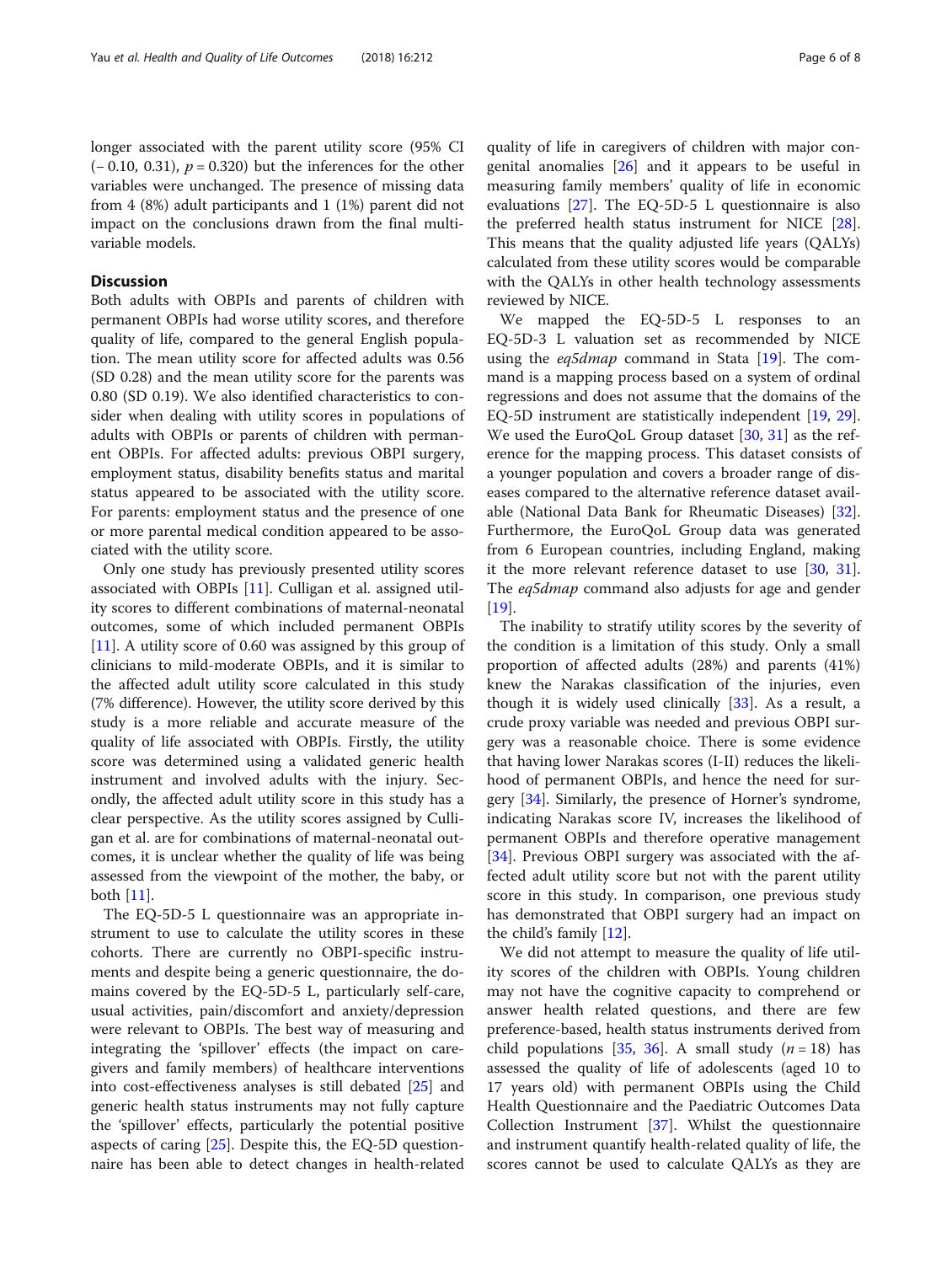<span id="page-6-0"></span>not preference-based. There is a youth version of the EQ-5D questionnaire (EQ-5D-Y) but there are no valuation sets for this at present. Using the EQ-5D adult values for EQ-5D-Y would misrepresent a child's health status [[38](#page-7-0)]. As a result, the EQ-5D-Y cannot generate reliable child QALYs for use in economic evaluations.

OBPIs are rare and as such, participants were difficult to recruit. Collaborating with the Erb's Palsy Group allowed access to their membership, the majority of which would have been eligible to participate in the study. Despite attempts to maximise publicity and recruitment, the response rates were low. One reason for this may be because of the perceived lack of benefit in taking part in the study. The small sample sizes of affected adults and parents of children with permanent OBPIs limited the extent of our statistical investigations. As a result, our study had limited statistical power and we could not confidently detect some true associations. Moreover, our analyses were sensitive to the changes in the sample sizes (see additional analyses) and some associations were no longer evident in those additional analyses conducted on marginally larger samples. For example, previous OBPI surgery went from a positive association with the affected adult utility score to no association. This clinical factor was chosen as a proxy for the severity of OBPIs, but it could be possible that surgery improves function to the extent that it results in better quality of life. Further analyses with larger samples are needed to check whether there are indeed any associations between the factors identified in this study and the utility score in these cohorts. Interestingly, mothers of children with permanent OBPIs had a lower mean utility score (0.79) compared to fathers (0.89). One possible explanation for this could be that mothers might have a greater share of the caring responsibility. It is worth noting, however, that this study had a very small cohort of fathers (8% of the total sample) and an even smaller number of single fathers (1% of the total sample) to test this theory. Further research is needed to investigate whether there is a true difference in the quality of life between mothers and fathers of children with permanent OBPIs.

Due to the cross-sectional nature of the study, there may have been selection biases so the samples in this study may not be fully representative of all adults in the UK with OBPIs or parents of children with permanent OBPIs. Furthermore, as this study was based on questionnaires, the responses may also have been affected by recall biases.

Despite the small sample sizes, this is the first study to directly and robustly assess the quality of life of both adults with OBPIs and parents of children with permanent OBPIs using a validated health-status instrument. The findings from this study represent the best available evidence and provide tailored utility scores that could now be used as part of cost-utility analyses of interventions related to improving the care, health and wellbeing of adults affected by OBPIs and parents of children with permanent OBPIs.

# Conclusions

Adults with OBPIs and parents of children with permanent OBPIs reported worse utility scores, and therefore quality of life, compared to the English general population. Previous OBPI surgery, employment status, disability benefits status and marital status appeared to influence the affected adult utility scores. Parental employment status and the presence of one or more parental medical condition appeared to have an association with the parent utility scores. The utility scores in this study can be used in future economic evaluations related to OBPIs.

# Additional files

[Additional file 1:](https://doi.org/10.1186/s12955-018-1039-z) Affected adult univariable regression analyses. Table of affected adult univariable regression analyses. (DOCX 24 kb)

[Additional file 2:](https://doi.org/10.1186/s12955-018-1039-z) Backward elimination steps used to determine final multivariable model for affected adults. Table showing backward elimination steps used to determine final multivariable model for affected adults. (DOCX 15 kb)

[Additional file 3:](https://doi.org/10.1186/s12955-018-1039-z) Parent univariable regression analyses. Table of parent univariable regression analyses. (DOCX 18 kb)

[Additional file 4:](https://doi.org/10.1186/s12955-018-1039-z) Child univariable regression analyses. Table of child univariable regression analyses. (DOCX 18 kb)

[Additional file 5:](https://doi.org/10.1186/s12955-018-1039-z) Backward elimination steps used to determine final multivariable model for parents. Table showing backward elimination steps used to determine final multivariable model for parents. (DOCX 16 kb)

[Additional file 6:](https://doi.org/10.1186/s12955-018-1039-z) Additional analyses. Final multivariable models with influential observations and analysis investigating impact of missing data. (DOCX 16 kb)

#### Abbreviations

NICE: National Institute for Health and Care Excellence; OBPI: Obstetric brachial plexus injury; QALY: Quality adjusted life year

#### Acknowledgements

We would like to thank Karen and Gary Hillyer from the Erb's Palsy Group for their efforts in advertising and recruiting for the study. We thank Jo Sirett for contacting participants who wished to complete their questionnaires over the telephone. We thank Steve Morris for his advice and suggestions for the study.

# Funding

The Erb's Palsy Group supported and funded this study. The Erb's Palsy Group was responsible for advertising and recruitment only. EP was supported by the National Institute for Health Research (NIHR) Collaboration for Leadership in Applied Health Research and Care North Thames at Bart's Health NHS Trust (NIHR CLAHRC North Thames). The views expressed in this article are those of the author(s) and not necessarily those of the NHS, the NIHR, or the Department of Health and Social Care.

#### Availability of data and materials

The datasets used and/or analysed during the current study are available from the corresponding author on reasonable request.